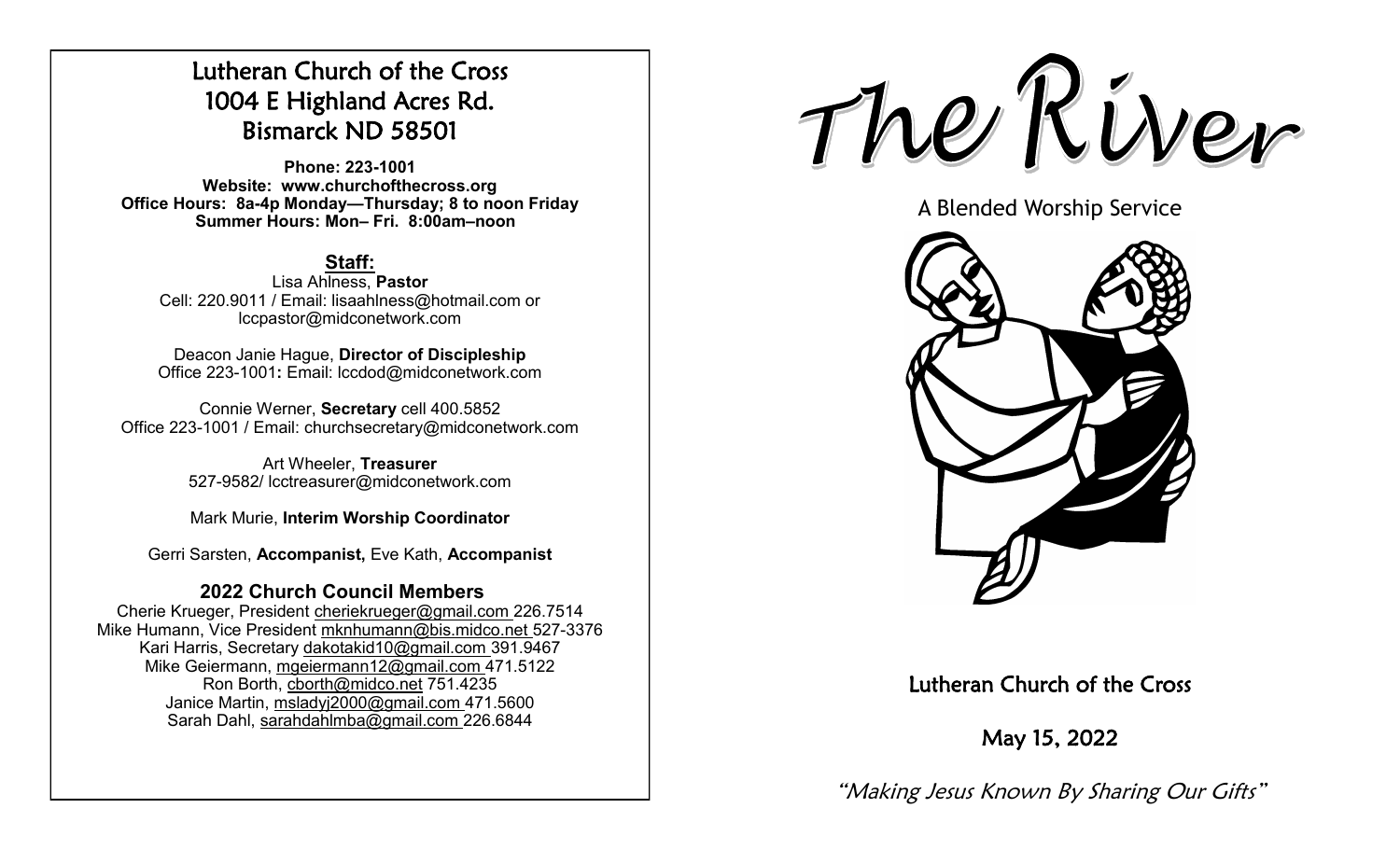## **LUTHERAN CHURCH OF THE CROSS** *"The River" Worship Service 5 th Sunday of Easter* **May 15, 2022**

## WE COME TOGETHER

*You are invited to sing with the Worship Team as we gather for worship. All songs and worship liturgy will be projected on the screens for your use.* 

## **PRELUDE MUSIC**

 *"Mighty to Save", "Join in the Dance", "Friends in Christ"*

### **WORDS OF WELCOME AND ANNOUNCEMENTS**

**GREETINGS OF PEACE**

**PRAYER OF THE DAY**

**OUR CONFESSION, GOD'S FORGIVENESS**

**SONG OF BAPTISM:** "*We Are Baptized in Christ Jesus*"

**SERVICE OF BAPTISM**

**SPECIAL MUSIC:** "*You Are Loved"*

WE HEAR GOD'S WORD

**FIRST READING:** Genesis 12:1-3

**RESPONSIVE READING:** Psalm 148

**SECOND READING:** 1 Corinthians 12:12-27

**GOSPEL ACCLAMATION:** *"Alleluia! (Give the Glory)" Please Stand*

**GOSPEL READING:** Luke 12:13-20

**SERMON** Rev. Keith Pearson

**"Mother the Camp"** is this month's Altar Focus. The list which you'll find on the round table in the narthex is wonderfully organized into categories, from office to food to craft items to maintenance to paper products and gas cards. All of these gifts help greatly with offsetting camp's summer costs. You make a difference in this ministry! Please pick one up the list for the next time you go shopping.

VBS will be held June 6-8th at LCC, from 5:30- 7pm. Our theme is "Tree of Healing." Participants will learn about the health and wellness for us and for our neighbors. "Tree of Healing" VBS is a chance for children and adults to consider what health means and how God invites us to share in the building of a just world where all can enjoy the gives of God's creation. You can register online at: [https://form.jotform.com/](https://form.jotform.com/lccdod/2022vbsregistration) [lccdod/2022vbsregistration](https://form.jotform.com/lccdod/2022vbsregistration) If you have any questions, please contact Deacon Janie



LCC is sending out **emails** through Constant Contact. If you feel you are not getting them, send an email to churchsecretary@midconetwork.com so your email can be verified. If your email is correct, your email provider may be blocking receiving ones from LCC.

**Grounds clean up day and week! May 16—21** Wednesday May 18th from 7- 8pm. We will be getting the lawn and outside of the building ready for summer. Gloves, rakes and muscles needed. Treats and fellowship will be provided after clean up! Saturday, May 21, from 9 to noon, we will host an indoor cleaning day. Bring gloves if you like and any cleaning tools you prefer (we do have cleaning supplies here, of course.) The coffee will be on and treats available! If these times don't fit your schedule, we have a master list of things to be done. It will be in the plastic mailbox outside Connie's office. Simply come, choose a task, and when completed, cross it off and sign the sheet. Check with the office for entry possibilities if you'd like to come outside of normal hours. Many hands make for great fellowship and light work! Thank you for your time and elbow grease to help LCC shine.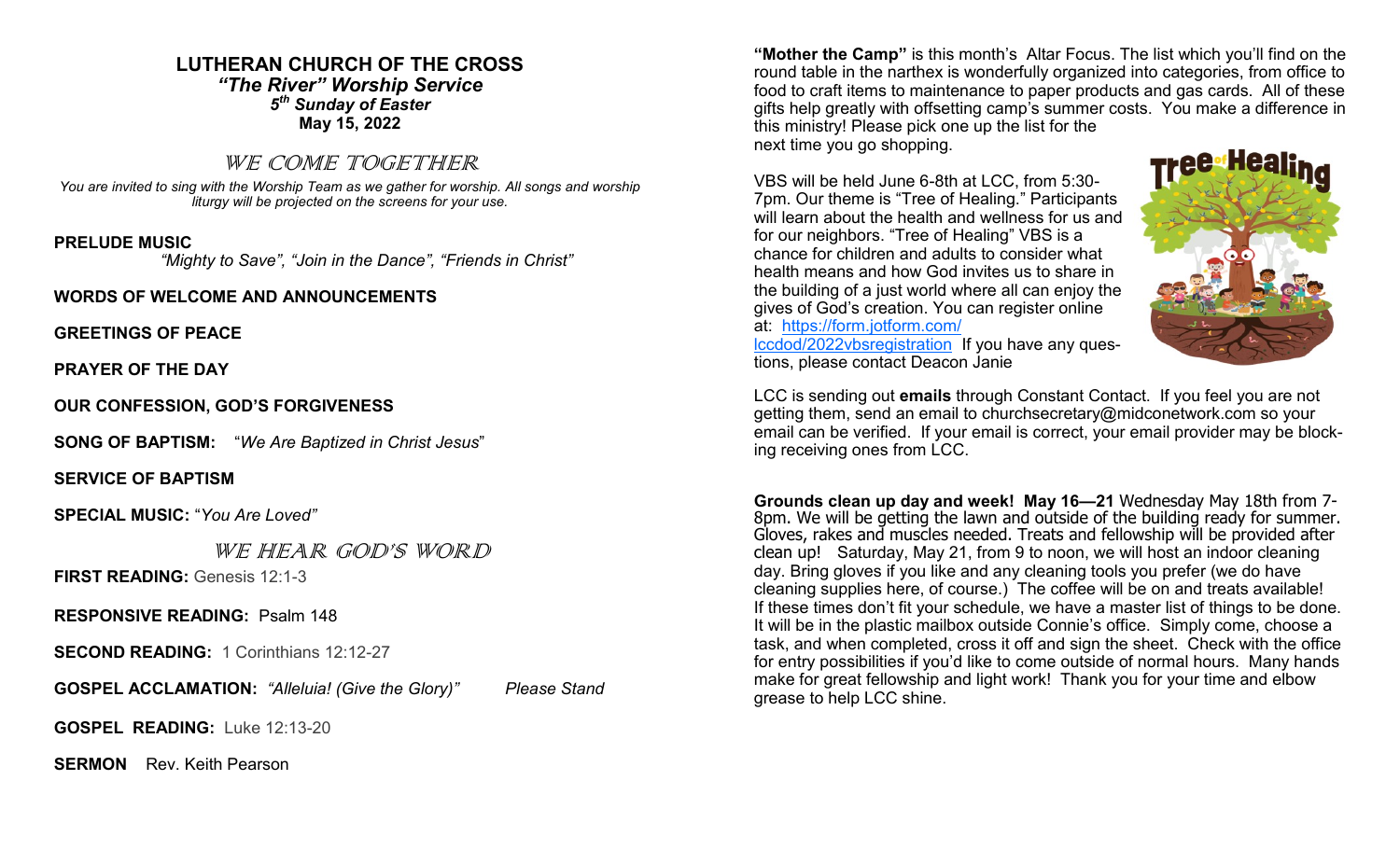## **ANNOUNCEMENTS**

**Welcome to Lutheran Church of the Cross, and to "The River" Blended Worship Service this morning!** If you are visiting with us today, please take a moment to sign the guestbook in the narthex.

**Book Club Choices:** Meets the 2nd Wednesday at 1:30 in the Library. June: THE BOOK OF LOST NAMES by Kristen Harmel July: THE MAID by Nita Prose Aug. BICYCLING WITH BUTTERFLIES by Sara Dykman

"Thank you to our church family for all your support after our fire. Whether it was a kind and concerned word, a hug, a gift of money or a handmade afghan, comfort food or help moving furniture, it was all welcomed and appreciated. It made the move to our "temporary" housing so much easier. You're the Best!" Barb Norby & Family



LCC's Education Committee values the congregation's participation and input as we continue to plan educational experiences for our members. **This particular survey is focusing on the youth and family opportunities**, with additional surveys for young adult and adult education coming soon. Please take 3-4 minutes to complete the survey and provide feedback to the committee by using the QR code listed here OR using this link **[https://](https://www.surveymonkey.com/r/BGYVW6V)**

**[www.surveymonkey.com/r/BGYVW6V](https://www.surveymonkey.com/r/BGYVW6V) It will be available for completion until 5:00 p.m. May 27th**.

**Session #6:** *Leaving a Financial Legacy.* Rev. Keith Pearson, the ELCA Regional Gift Planner for our synod, is with us today, both in worship and for this session afterward. He works with individuals on legacy plans as well as with congregations' endowment committees. Best of all, he is available to us and to you free of charge. A bit of the offerings LCC sends on to the WND Synod and the ELCA fund his work for all of us. Whether you have a plan in place or would just like to hear more, please join us for this final session. You may think you have little or nothing to pass on, but you might be surprised.

Being **baptized** today is Ada Jade Kath. Parents are Eve and Jamison Kath. We welcome Ada into our family here at LCC and into God's family. God's blessings to you.

**SONG OF THE DAY:** *"We Are Called"*

**PRAYERS OF THE CHURCH:** *"Lord, Listen to Your Children Praying"* 

**OFFERING/OFFERTORY:** "*Everybody's Got Something to Offer"*

**OFFERTORY PRAYER** *Please Stand*

WE SHARE THE MEAL **PREPARATION FOR THE MEAL**

**LORD'S PRAYER:** Music by Joel Gilbertson

**INVITATION TO OUR LORD'S SUPPER** *All are welcome*

**COMMUNION SONG:** *"Just As I Am (I Come Broken)"*

**COMMUNION BLESSING/POST COMMUNION PRAYER** *Please Stand*

**BENEDICTION SONG:** "*The Lord Bless You"* 

**SENDING SONG/POSTLUDE SONG:** "*Take My Life, That I May Be"*

## **DISMISSAL**

*(All children are welcome to come to the front and play instruments during the Worship Team's postlude song)*

## **TODAY'S READING REFLECTION**

Easter initiates a new day. It anticipates a new heaven and a new earth. The risen Christ is making all things new. In the mystery of holy baptism God has made new people of us. Today Jesus invites us to see everyone in a new light—through the lens of love.

"Making Jesus Known By Sharing Our Gifts"